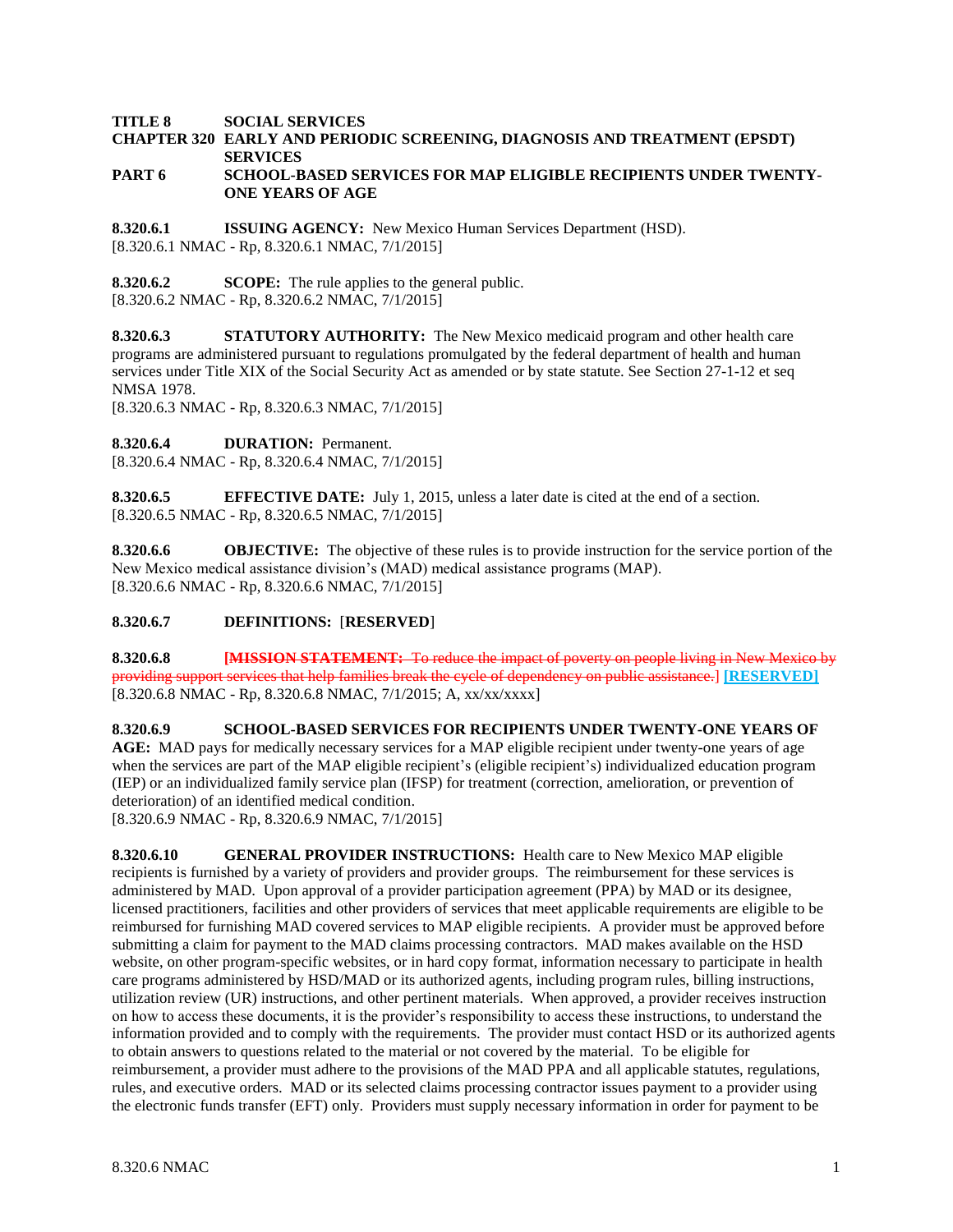made. Services must be provided within the scope of the practice and licensure for each agency, each rendering provider within that agency and each individual provider. Services must be in compliance with the statutes, rules and regulations of his or her practitioner's applicable practice board and act. Providers must be eligible for reimbursement as described in 8.310.3 NMAC.

[8.320.6.10 NMAC - Rp, 8.320.6.10 NMAC, 7/1/2015]

### **8.320.6.11 ELIGIBLE PROVIDERS:**

**A.** Upon approval of a New Mexico MAD PPA by MAD or its designee, local education agencies (LEAs), regional educational cooperatives (RECs), and other state-funded educational agencies (SFEAs) that meet specified requirements are eligible to be reimbursed for furnishing services to an eligible recipient. The LEA, REC, or other SFEA must enter into a governmental services agreement (GSA) with HSD and abide by the terms and conditions of it.

**B.** The following individual service providers must be employed by, or under contract to, the LEA, REC, or other SFEA when furnishing treatment and meet other specified qualification criteria:

- **(1)** physical therapists (PT);
- **(2)** physical therapy assistants working under the supervision of a MAD enrolled PT;
- **(3)** occupational therapists (OT);

**(4)** occupational therapy assistants working under the supervision of a MAD enrolled licensed occupational therapist;

**(5)** speech and language pathologists (SLP) and clinical fellows;

**(6)** apprentices in speech-language (ASL) working under the supervision of a MAD enrolled licensed speech therapist; supervision for those providers listed in Paragraphs (1) - (6) above must adhere to the requirements of the practitioner's applicable licensing board;

- **(7)** audiologists;
- **(8)** licensed nutritionists or registered dieticians;
- **(9)** case managers meeting one of the following requirements:

**(a)** bachelor's degree in social work, counseling, psychology, nursing or a related health or social services field from an accredited institution;

- **(b)** one year experience serving medically-at-risk children or adolescents; or
- **(c)** a licensed registered (RN).
- **(10)** psychologists meeting one of the following requirements:
	- **(a)** psychologists (Ph.D., Psy.D., or Ed.D.); or

**(b)** master's level practitioners licensed by the New Mexico psychologist examiners board as psychologist associates or licensed by PED as school psychologists and working under the supervision of a MAD enrolled licensed psychiatrist or a licensed psychologist (Ph.D., Psy.D., or Ed.D.) or a PED level 3 independent school psychologist, as applicable;

**(c)** supervision of psychologist associates and school psychologists must adhere to the requirements of the practitioner's applicable licensing board.

- **(11)** social work practitioners meeting one of the following requirements:
	- **(a)** licensed independent social worker (LISW); or

**(b)** licensed master social worker (LMSW) or licensed baccalaureate social worker (LBSW) and working under the supervision of a MAD enrolled licensed independent social worker (LISW) or licensed psychologist (Ph.D., Psy.D., Ed.D.) or other supervisor approved by the New Mexico board of social work

examiners;

**(i)** services provided by licensed master social workers (LMSW) and licensed baccalaureate social workers (LBSW) must be within the scope of their practice respectively and supervised and periodically evaluated;

**(ii)** an eligible recipient receiving services from an LMSW or LBSW must be diagnosed by the practitioner's supervisor; the diagnosis must be documented in the MAP eligible recipient's record with the signature of the supervisor.

- **(12)** licensed counselors or therapists meeting one of the following requirements:
	- **(a)** licensed professional clinical mental health counselor (LPCC); or
	- **(b)** licensed marriage and family therapist (LMFT); or
- **(c)** licensed mental health counselor (LMHC) or licensed professional mental health

counselor (LPC) and working under the supervision of a MAD enrolled licensed psychiatrist, a licensed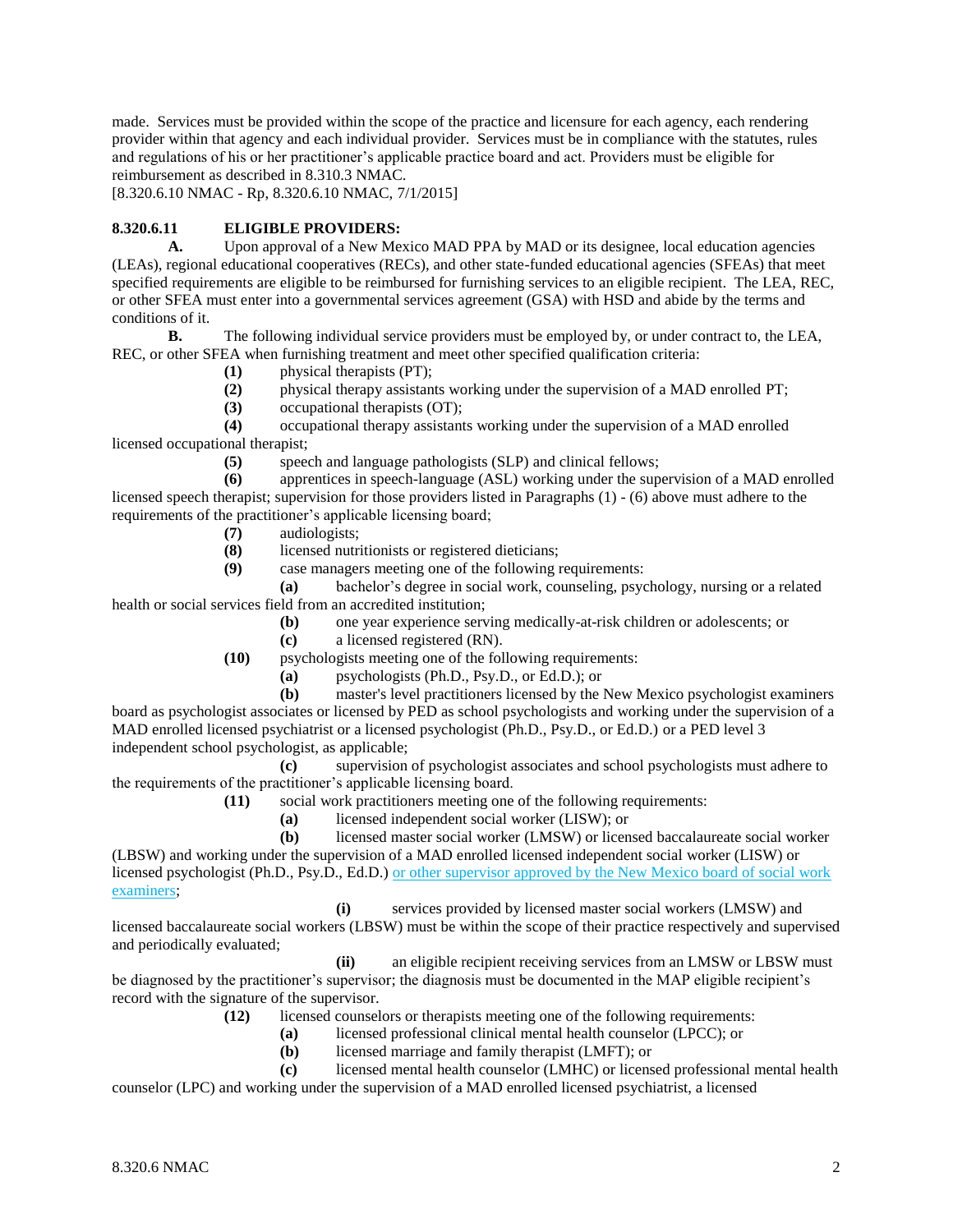psychologist (Ph.D., Psy.D., or Ed.D.), licensed professional clinical mental health counselor (LPCC), licensed marriage and family therapist (LMFT), or licensed independent social worker (LISW);

**(i)** supervision of licensed mental health counselors (LMHC) and licensed professional mental health counselors (LPC) must adhere to the requirements of the practitioner's applicable licensing board;

**(ii)** an eligible recipient receiving services from a LMHC or LPC must be diagnosed by the practitioner's supervisor; the diagnosis must be documented in the eligible recipient's record with the signature of the supervisor.

**(d)** licensed associate marriage and family therapist (LAMFT); supervision of LAMFTs must adhere to the requirements of the practitioner's applicable licensing board;

**(13)** licensed psychiatric clinical nurse specialist (CNS);

**(14)** physicians and psychiatrists licensed by the board of medical examiners.

**C.** For a LEA, REC, or other SFEA that employs a RN or a licensed practical nurse (LPN) not as a case worker, each is under the oversight of the department of health's (DOH) district health officer, as provided by state statue (Section 24-1-4 NMSA 1978). A LPN must work under the supervision of a RN who is a PED licensed school nurse.

**D.** As applicable, each provider must be licensed by the public education department (PED) when such licensure exists.

**E.** As applicable, each provider must be licensed by its specific regulation and licensing division (RLD)'s board of practice or by PED.

[8.320.6.11 NMAC - Rp, 8.320.6.11 NMAC, 7/1/2015; A, xx/xx/xxxx]

## **8.320.6.12 PROVIDER RESPONSIBILITIES:**

**A. General responsibilities:**

**(1)** A provider who furnishes services to an eligible recipient must comply with all terms and conditions of his or her MAD PPA and the MAD New Mexico administrative code (NMAC) rules.

**(2)** A provider must verify that an individual is an eligible recipient at the time services are billed.

**(3)** A provider must appoint a program liaison and backup alternate for each LEA, REC or other SFEA, who will be responsible for receiving and disbursing all communication, information and guidelines from HSD regarding the MAD school-based services program, including information on, but not limited to, direct services and administrative claiming.

### **B. Documentation requirements:**

**(1)** A provider must maintain all records necessary to fully disclose the nature, quality, amount and medical necessity of services billed to a MAP eligible recipient who is currently receiving MAD services or has received MAD school-based services in the past that are or were part of the eligible recipient's IEP or IFSP. Payment for services billed to MAD that are not substantiated in the eligible recipient's records are subject to recoupment. Documentation must be retained for at least six years from the date of payment or until ongoing audit issues are resolved, whichever is longer; see 8.302.2 NMAC.

**(2)** For services covered under this rule, complete copies of the eligible recipient's IEP or IFSP with the individualized treatment plan (ITP) portions of the IEP or IFSP must be maintained as part of the required records. Those records must clearly indicate that the MAD school-based service is a part of the eligible recipient's IEP or IFSP.

**(3)** Documents in the MAP eligible recipient's file must include:

**(a)** the IEP with the ITP or the IFSP with the ITP;

**(b)** evaluation performed by the provider or the annual and current present level of

performance;

**(c)** annual PCP notification or documentation of a good faith effort;

**(d)** treatment notes that relate directly to the IEP or IFSP goals and objectives

specific to each MAP eligible recipient; and

**(e)** billing information recorded in units of time; see 8.302.2 NMAC.

**C. Record availability:** The provider must upon request promptly furnish to HSD, the secretary of the federal department of health and human services, or the state medicaid fraud control unit any information required in this rule, including the eligible recipient and employee records, and any information regarding payments claimed by the provider furnishing services. Failure to provide records on request may result in a denial of claims. [8.320.6.12 NMAC - Rp, 8.320.6.12 NMAC, 7/1/2015]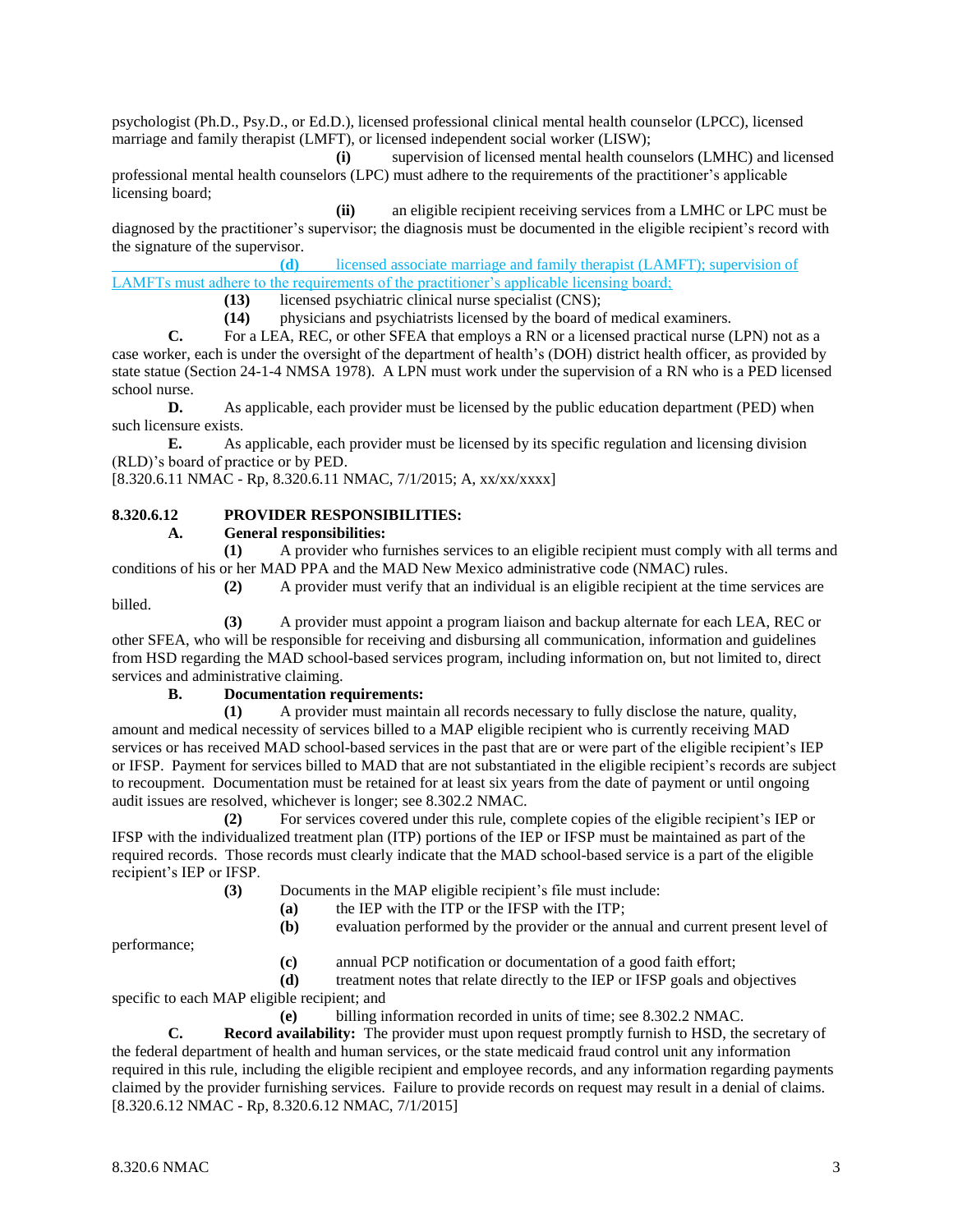**8.320.6.13 COVERED SERVICES:** MAD covers the following services when medically necessary and rendered as part of an eligible recipient's IEP or IFSP by specified providers in school settings.

**A.** For services in Subsections A - E of 8.320.6.13 NMAC, a provider must first develop and then update the eligible recipient's present level of performance for each of his or her IEP or IFSP cycles. MAD requires the following elements be included in the provider's treatment notes:

**(1)** the specific activity provided to the MAP eligible recipient for each date of service billed;

**(2)** a description of the level of engagement and the ability of the eligible recipient for each date of service billed; and

**(3)** the outcomes of session on the impact on the eligible recipient's exceptionality for each date of service billed.

**B.** To be reimbursed for a MAD school-based service, all of the requirements in this subsection must be met.

**(1)** Services must be medically necessary and must meet the needs specified in his or her IEP or IFSP. The services must be necessary for the treatment of the eligible recipient's specific identified condition.

**(2)** The ITP portion of the IEP or IFSP must be developed in conjunction with the appropriate qualified PT, OT, SLP, audiologist, RN, or behavioral health provider listed in 8.320.6.11 NMAC. **(3)** The LEA, REC or other SFEA must complete a MAD specified good faith effort to notify

the eligible recipient's PCP of the services to be provided.

**(4)** Frequency and duration of services billed may not exceed those specified in the eligible recipient's IEP or IFSP.

**(5)** Reimbursement is made directly to the LEA, REC, or other SFEA when therapy, licensed nutritionists or registered dieticians, transportation, case manager, or nurse providers furnish services under contract to the LEA, REC, or other SFEA.

**C. Therapy services:** MAD covers physical, occupational, audiological and speech evaluations, and therapy required for treatment of an identified medical condition that is part of an eligible recipient's ITP.

**D. Nutritional assessment and counseling:** MAD covers nutritional assessment and counseling when rendered by a licensed nutritionist or dietician for an eligible recipient who has been referred for a nutritional need when part of his or her ITP. A nutritional assessment consists of an evaluation of the nutritional needs of the eligible recipient based upon appropriate biochemical, anthropometric, physical, and dietary data, including a recommendation for appropriate nutritional intake.

**E. Transportation services:** MAD covers transportation services for an eligible recipient who must travel from his or her school to receive a covered service from a MAD provider when the service is unavailable in the school setting and when the service is medically necessary and are part of the eligible recipient's IEP or IFSP; see 8.324.7 NMAC. MAD covers transportation to and from the school on the date a medically necessary MAD school-based service is rendered in the school setting for an eligible recipient who has a disability.

**(1)** MAD school-based services are billed on the specific day on which transportation is rendered and are part of the ITP portion of his or her IEP or IFSP.

**(2)** The eligible recipient requires transportation in a vehicle adapted to serve his or her needs that are part of the ITP portion of his or her IEP or IFSP.

**(3)** Transportation occurs in a modified school bus for disabled students.

**F. Case management:** MAD covers school-based case management services rendered in school settings to an eligible recipient who is medically at risk when these services are part of the eligible recipient's ITP of his or her IEP or IFSP. Medically at risk refers to an eligible recipient who has a diagnosed physical condition which has high probability of impairing cognitive, emotional, neurological, social, or physical development.

**(1)** The service is developed in conjunction with a qualified case manager.

**(2)** MAD covers the following school-based case management services.

**(a)** The assessment of the eligible recipient's medical, social and functional abilities at least every six months, unless more frequent reassessment is indicated by the eligible recipient's condition.

**(b)** The development and implementation of a comprehensive case management plan of care that helps the eligible recipient retain or achieve the maximum degree of independence.

**(c)** The mobilization of the use of natural helping networks, such as family members, church members, community organizations, support groups, friends, and the school, if the eligible recipient is able to attend.

**(d)** Coordination and monitoring of the delivery of services, evaluation of the effectiveness and quality of the services, and revision of the case management plan of care as necessary.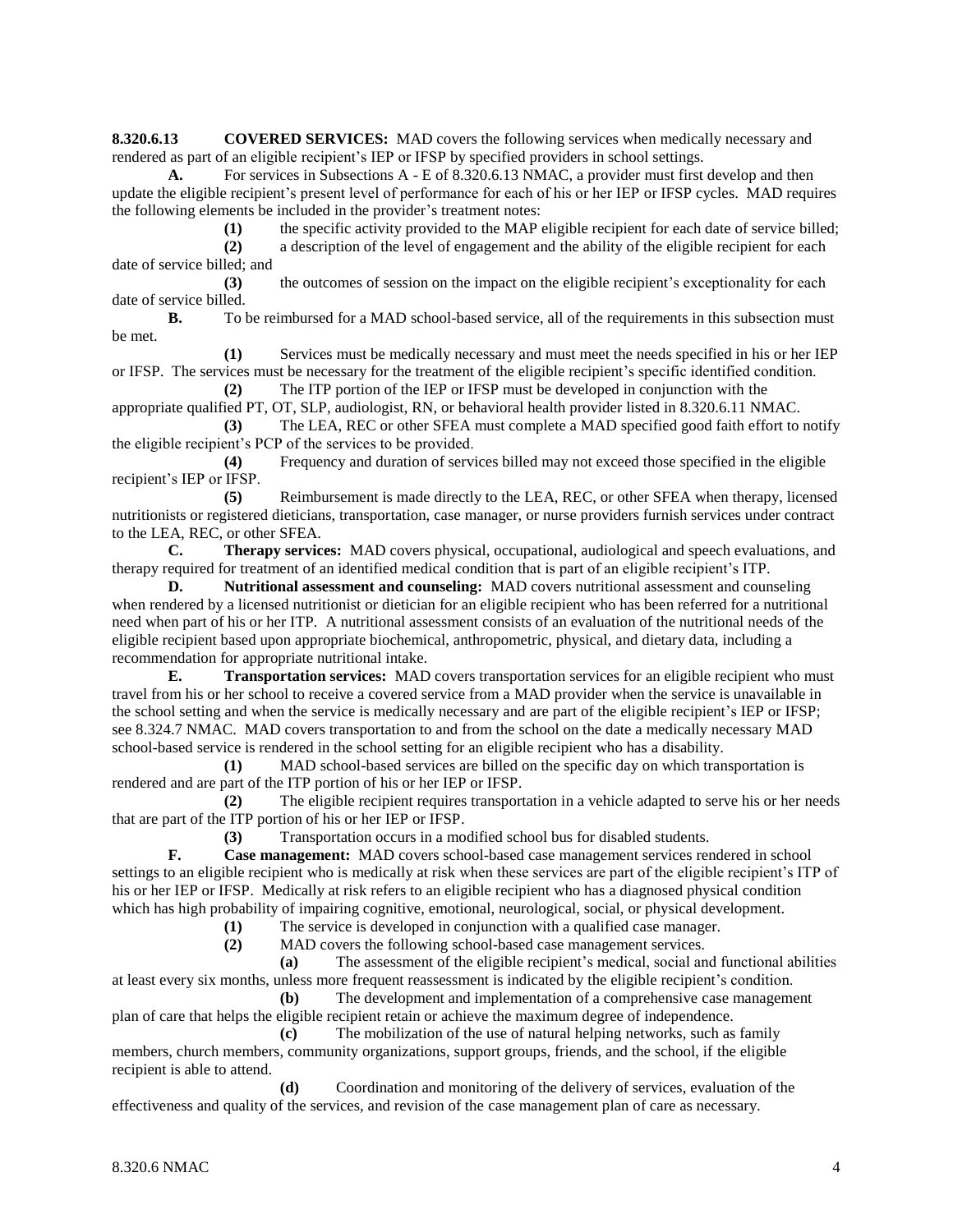**(e)** All services must be delivered to be eligible for MAD reimbursement.

**(3)** An eligible recipient has the freedom to choose a case management service provider. MAD will pay for only *one* case management provider to furnish services to an eligible recipient at any given time period. If an eligible recipient has a case manager or chooses to use a case manager who is not employed or under contract to the LEA, REC or other SFEA, the LEA, REC or other SFEA must coordinate with the case manager in the development of the eligible recipient's ITP.

**G. Nursing:** MAD covers certain nursing services required for treatment of a diagnosed medical condition that qualifies an eligible recipient for an IEP or IFSP when provided by a licensed RN or LPN. Nursing services require professional nursing expertise and are provided by a licensed RN or a LPN and must be provided in accordance with the New Mexico Nursing Practice Act and must be a covered MAD service.

**H. Behavioral health services:** MAD covers counseling, evaluation and therapy required for treatment of an identified behavioral health condition that is part of an eligible recipient's ITP.

[**H.] I. Telemedicine services:** MAD covers school-based services provided via telemedicine; see 8.310.2 NMAC.

**[I.] J. Administrative activities**: MAD covers the cost of certain administrative activities that directly support efforts to provide health-related services to a MAP eligible recipient with special education and health care needs. These administrative activities include, but are not limited to, providing information about MAD services and how to access them; facilitating the eligibility determination process; assisting in obtaining transportation and translation services when necessary to receive health care services; making referrals for MAD reimbursable services; and coordinating and monitoring MAD covered medical services.

**(1)** Payment for an allowable administrative activity is contingent upon the following:

**(a)** the LEA, REC or other SFEA must complete a MAD PPA to become an approved school-based health services provider;

**(b)** the LEA, REC or other SFEA must enter into a GSA with HSD and agree to abide by the terms and conditions of the GSA;

**(c)** the LEA, REC or other SFEA must submit claims for allowable administrative activities in accordance with federal and state regulations, rules and guidelines.

**(2)** A provider or contractor coordination with the school or contractor or in consultation with principals, school counselors, or teachers are not billable as a service by the provider. The provider must consult with the school to determine if the school will include such activities in its contract with the provider or contractor. The school may not bill MAD separately for these services but can include the costs as administrative costs.

**(3)** Administrative claiming is subject to compliance reviews and audits conducted by HSD, the state medicaid fraud control unit and the Centers for Medicare and Medicaid Services (CMS). By signing the MAD PPA, the LEA, REC or other SFEA agrees to cooperate fully with HSD, the state medicaid fraud control unit and CMS in the performance of all reviews and audits and further agrees to comply with all review and audit requirements.

[8.320.6.13 NMAC - Rp, 8.320.6.13 NMAC, 7/1/2015; A, xx/xx/xxxx]

### **8.320.6.14 INDIVIDUALIZED TREATMENT PLAN:**

- **A.** The ITP must specify:
	- **(1)** the eligible recipient's objectives and goals; and
	- **(2)** the duration, the frequency of the service for the eligible recipient.

**B.** The plan is developed by the LEA, REC or other SFEA in conjunction with the eligible recipient, his or her family, and applicable service providers.

**C.** The ITP is a plan of care agreed upon by the eligible recipient, his or her parents or legal guardians, the evaluating therapists, the IEP or IFSP committee, and the eligible recipient's teacher, all of whom are included in the IEP or IFSP. The ITP utilizes the eligible recipient's health history, medical and educational evaluations and recommendations by the PCP and other medical providers, as applicable. If medical needs are identified in the IEP or IFSP, the medical portion of the IEP or IFSP is the eligible recipient's ITP. The ITP must be incorporated into the IEP or IFSP.

[8.320.6.14 NMAC - Rp, 8.320.6.14 NMAC, 7/1/2015]

**8.320.6.15 NON-COVERED SERVICES:** MAD school-based services billed in school settings are subject to the limitations and coverage restrictions that exist for other MAD services; see 8.301.3 NMAC. MAD does not cover the following services.